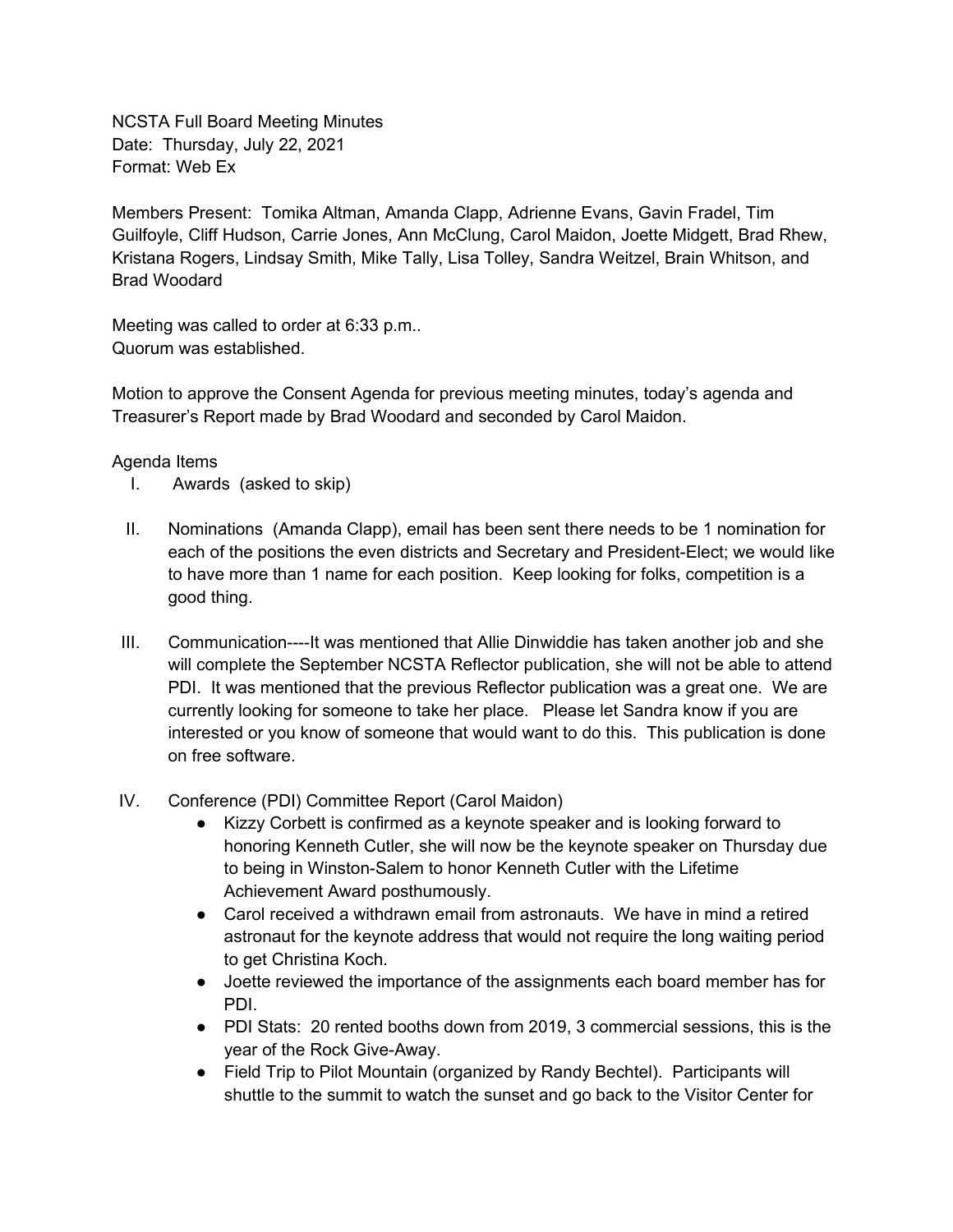Heavy Hor Dourves. Price for this event is \$10 paid with credit card and is nonrefundable, time for this would be 5:30-7:30 p.m. Maximum participants-20 people.

- 150 Presenter Applications for 120 sessions, this will be a good prediction of PDI attendance. There will be a meeting on July 31st with Carol and Manley to choose the presenters, it will either be in Raleigh or Sneads Ferry. Selected presenters will be notified by August 6th. Keep in mind presenters will need to register earlier rather than later. Someone will be needed to coordinate room sessions, etc.
- The Burroughs-Wellcome Grant has been approved.
- Remember your board job sign ups either prior to or during PDI.
- Share-A-Thon organization is ongoing, a handful of people have signed up to date.
- We need volunteer signups for the Registration Desk, NCSTA Booth and Parking Validation, for any of these, you would not need to work the entire time just a 1 or 2 hour shift. As reminded, we need all hands on deck with everyone helping to showcase and be host of PDI.
- Amanda Clapp is in charge of board member sleeping room reservations (signup forms to come in the form of a Google Doc).
- Tom Savage is in charge of Grant-A-Wish, this is ready to start, timeline and deadlines are needed.
- Brian Whitson expressed interest in helping with Sessions In A Box (Sessions for No Show Presenters). It was mentioned for board members assisting with this to not have long hours of preparation in putting these together.
- Publicity is ongoing.
- Cliff Hudson has talked with Joby Cook from the NC Space Grant and they will provide 500 NASA bags as giveaways. NASA will not be able to be at our conference due to regulations related to COVID-19, NASA will pay shipping to cover the bags, they are currently shut down but are slowly reopening. They will provide artifacts for space props at PDI
- V. News From District Directors & Committee Chairs
	- AMLE Conference--our own Amanda Clapp will present at the conference so she will not be able to attend our PDI.
	- Lindsay Smith Farm Day will be in the early Fall
	- Lisa Tolley---our Twitter account information will be sent out about PDI, a tweet will go out about the keynote speakers
	- Joette shared that we are having a few registration problems because we are in transition from a shared to dedicated server. This is scheduled to take place on Friday.
	- There was mention of John & Nancy Bray contribution to Science, they have Monarch Butterflies and their is a Ribbon Cutting on Sept. 18th as A Time for Science becomes NC Museum of Science at Contentnea Creek.